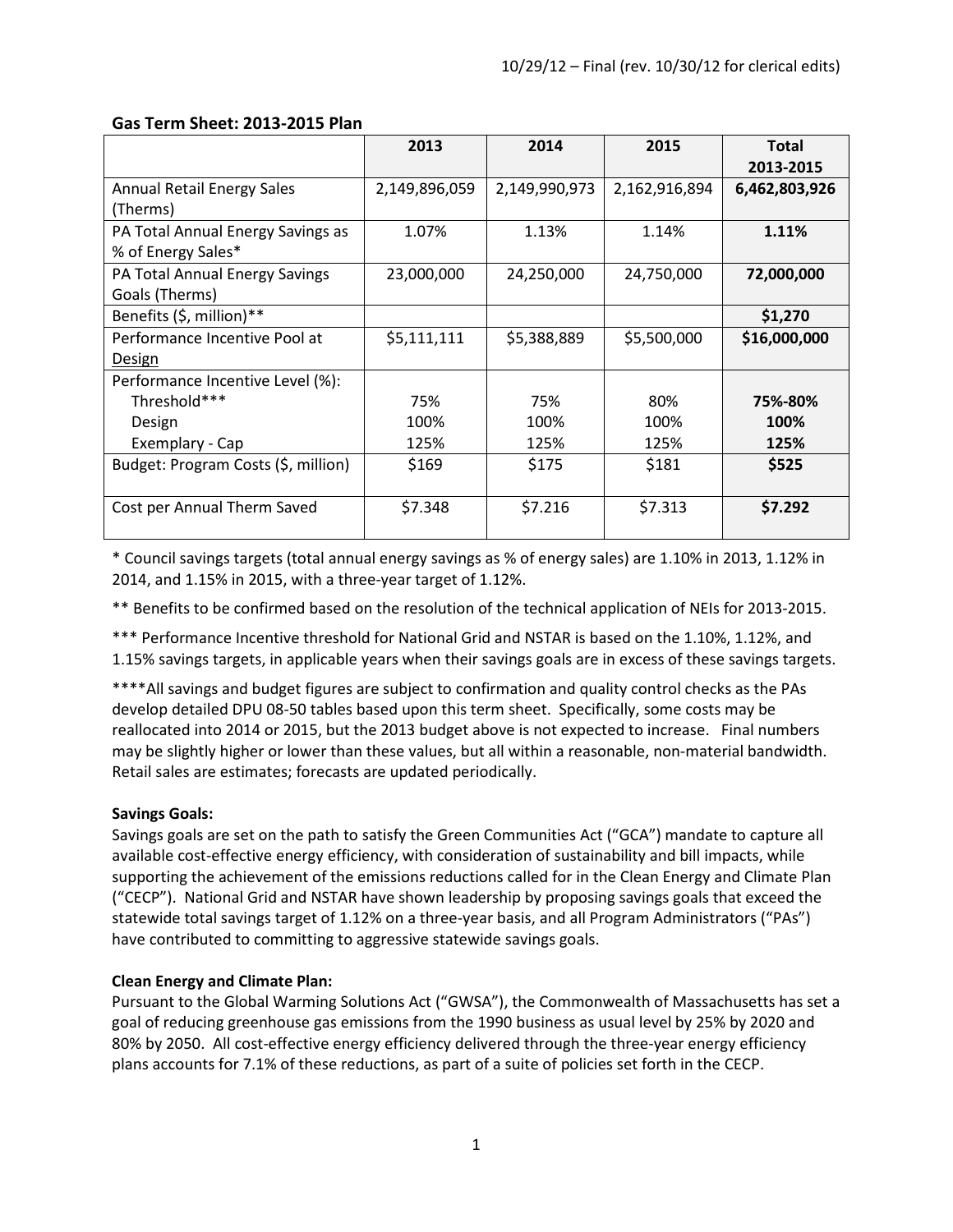In support of both the mandate of all cost-effective energy efficiency provided for in the GCA and the greenhouse gas reduction goals established by the GWSA, the PAs will utilize full and diligent effort to meet their established savings goals as set forth in this term sheet and participate in developing strategies to assist the Commonwealth of Massachusetts in meeting its CECP goals.

#### **Flexibility for PAs:**

The Council acknowledges the need for flexibility for individual PAs. Such flexibility may allow for individual PA savings goals higher or lower than the total savings targets of 1.10% in 2013, 1.12% in 2014, and 1.15% in 2015, but with a PA statewide total savings goal of 72,000,000 therms (set forth above) being met or exceeded by the sum of all PAs; see Attachment A. The PAs have utilized an integrated, statewide approach to commit to the aggressive statewide savings levels set forth in this term sheet at costs that reflect reductions from those proposed costs presented to the Council in the September 19, 2012 draft plan. The savings levels and costs reflected in Attachment A are appropriate for the 2013-2015 Plan. Any PA that proposes a three-year savings goal that is more than 20% lower than the three-year savings target of 1.12% is required to document the penetration of program offerings and remaining cost-effective potential for energy efficiency in that PA's service territory through a study (joint or by PA, and with input and review by the Council's Consultant) that would be prepared and finalized during 2014, in time for the planning stages of the 2016-2018 Plan.

In addition, pursuant to An Act Relating to Competitively Priced Electricity in the Commonwealth (2012), the PAs will be offering a new Accelerated Rebate Pilot Program for the first time. In the event of impact from this pilot program or a new municipal aggregator program, the applicable PA shall have the opportunity to make appropriate adjustments to its costs and savings goals based upon the nature of its customers' participation, subject to the Council review under MGL Ch. 25, Sec. 21(c) and the approval of the Department of Public Utilities.

#### **Performance Incentives:**

- Maximum performance incentive pool at design level: \$16.0 million.
- Three components: benefits (\$), value (net benefits), and specific performance metrics.
- Incentive component weights: 56% benefits, 35% value, and 9% performance metrics.
- Fewer but meaningful performance metrics, such as on deeper savings and renters.
- The Council and the PAs have not come to an agreement on either the performance metrics or the number of performance metrics. Accordingly, the percentages among the components may change slightly to reflect the final number and meaningfulness of the performance metrics.

#### **Other Issues:**

• Support of the Mass Save mark and statewide brand is an important priority. The PAs commit to statewide marketing efforts that include the prominent integration and placement of the Mass Save mark as the statewide brand. PAs will include the Mass Save mark on statewide program, outreach and marketing materials and will include a link to the Mass Save website on the portion of their PA websites that is focused on energy efficiency services in Massachusetts, except where expressly limited by internal corporate website policies. PAs, in collaboration with DOER and the EEAC, will conduct an evaluation of the effectiveness of all joint statewide branding efforts to ensure that such brands support clear and recognizable messages that help promote program awareness. Such an evaluation will be completed by the end of 2013 and submitted to the EEAC.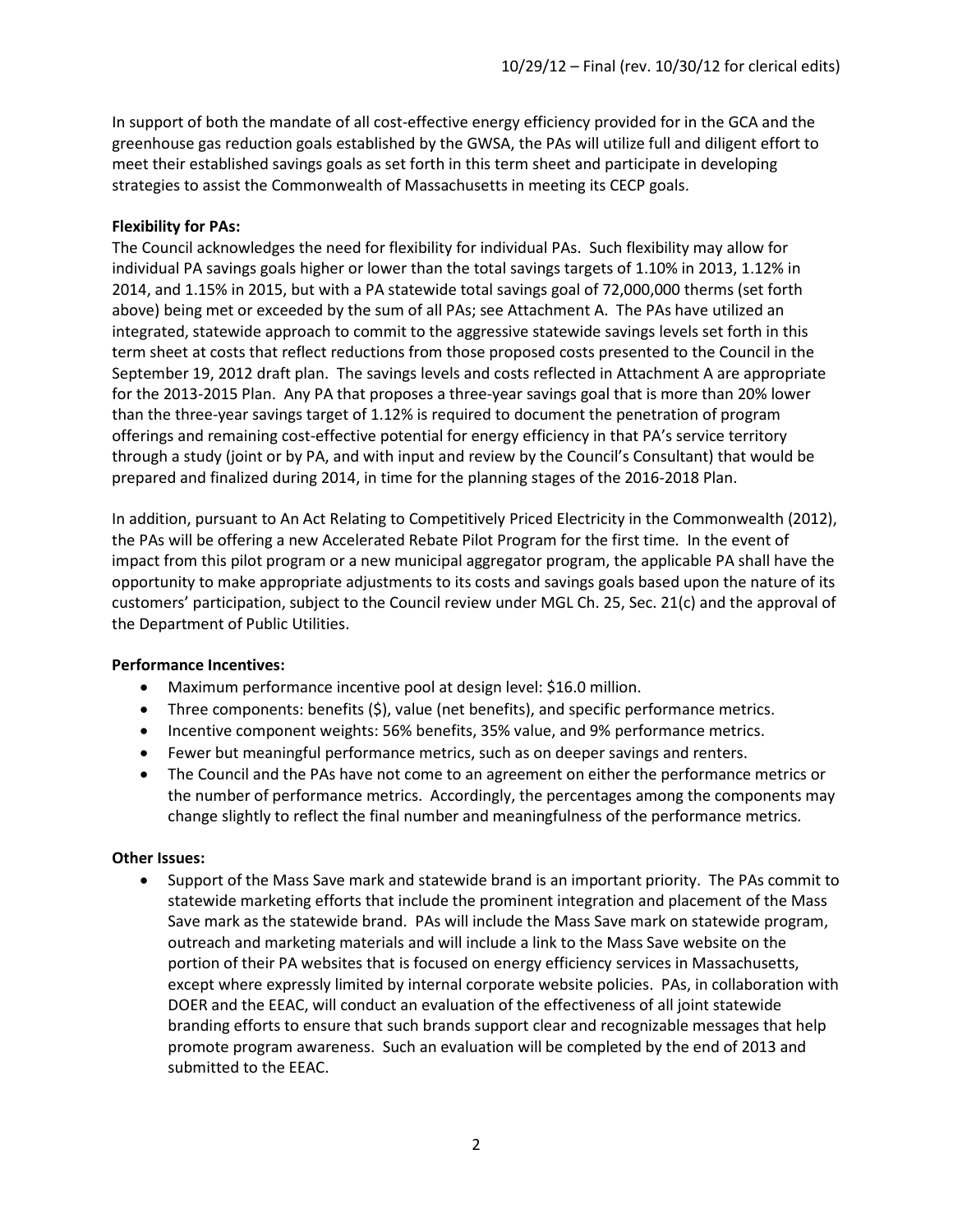• The PAs are committed to perform a follow-up study on the level and accuracy of Demand Reduction Induced Price Effects ("DRIPE") as set forth in the 2011 Avoided Energy Supply Cost Study, and as utilized as an economic benefit in the Total Resource Cost ("TRC") test. This study will help inform and optimize the accuracy of DRIPE in future avoided cost studies, which is a continued and important priority for the Attorney General, DOER and the PAs, as is the accuracy of all components of the TRC test. The DRIPE study will not affect the performance incentive pool set forth in this term sheet.

#### **Note on Savings Goals and Program Budgets:**

As proposed by the PAs in this term sheet, the PAs would commit to a three-year savings goal of 72,000,000 therms, an increase of 432,657 therms from the amounts shown on Attachment A. The PAs will identify such savings amongst themselves, and will then update the savings values that are shown in Attachment A; the budgets set forth in this term sheet reflect the PAs increasing savings to the 72,000,000 therms level.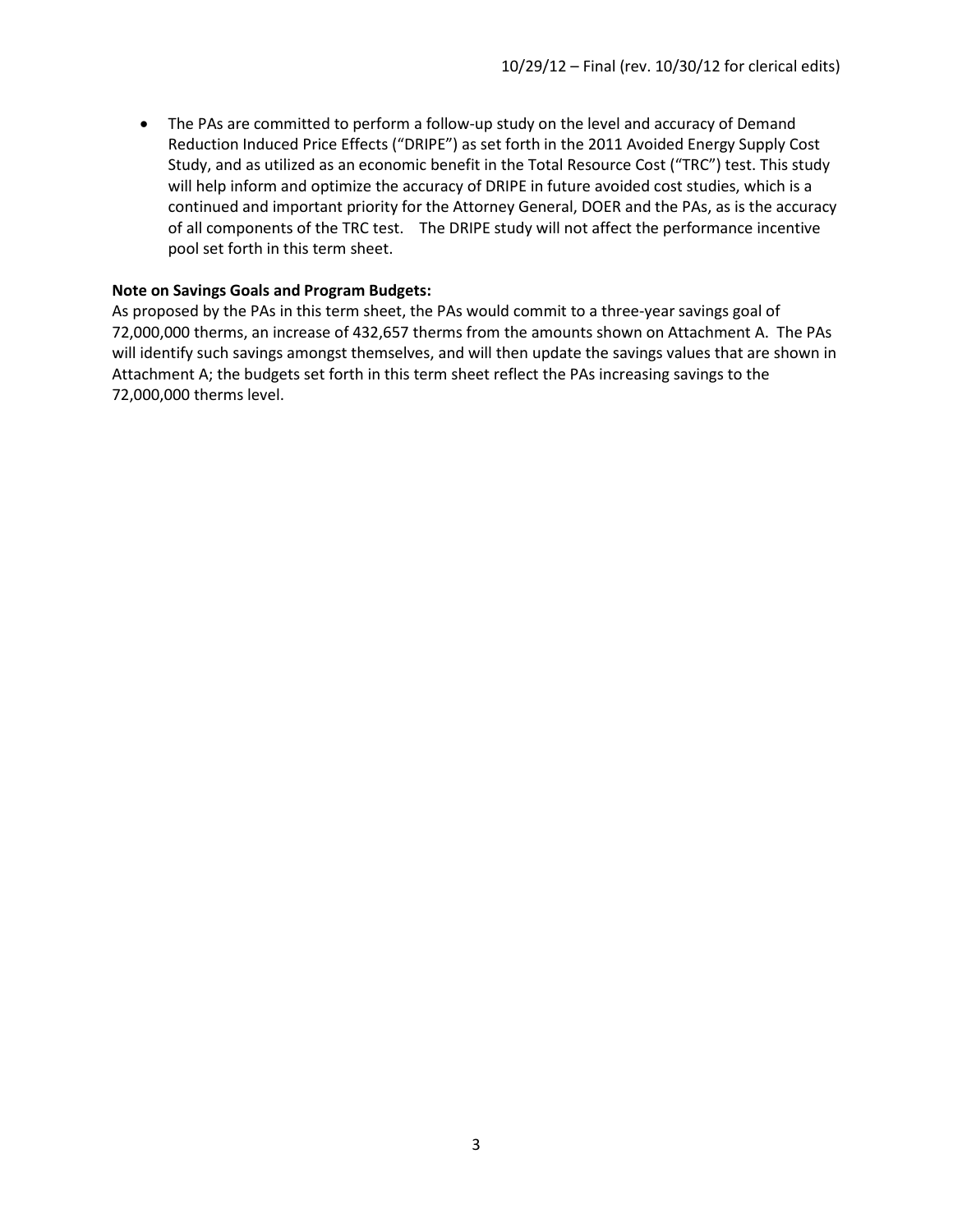## **ATTACHMENT A to Gas Term Sheet**

| <b>STATEWIDE GAS</b>           |    |                |  |             |  |             |  |             |  |  |  |
|--------------------------------|----|----------------|--|-------------|--|-------------|--|-------------|--|--|--|
|                                |    | <b>OCTOBER</b> |  |             |  |             |  |             |  |  |  |
|                                |    | 2013           |  | 2014        |  | 2015        |  | 2013-2015   |  |  |  |
| <b>Annual Savings (Therms)</b> |    | 22,633,866     |  | 24,199,065  |  | 24,734,411  |  | 71,567,343  |  |  |  |
| Goals as % Of Sales            |    | 1.05%          |  | 1.13%       |  | 1.14%       |  | 1.11%       |  |  |  |
| <b>Budgets</b>                 |    | 168,130,941    |  | 173,908,567 |  | 179,870,930 |  | 521,910,438 |  |  |  |
| <b>Cost per Annual Therm</b>   | \$ | 7.428          |  | 7.187       |  | 7.272       |  | 7.293       |  |  |  |

# **NATIONAL GRID**

|                                | <b>OCTOBER</b> |            |  |            |  |            |  |             |  |
|--------------------------------|----------------|------------|--|------------|--|------------|--|-------------|--|
|                                |                | 2013       |  | 2014       |  | 2015       |  | 2013-2015   |  |
| <b>Annual Savings (Therms)</b> |                | 12,365,156 |  | 13,561,479 |  | 13,688,667 |  | 39,615,302  |  |
| Goals as % Of Sales            |                | 1.07%      |  | 1.18%      |  | 1.19%      |  | 1.15%       |  |
| <b>Budgets</b>                 |                | 91,688,098 |  | 94,319,449 |  | 96,743,075 |  | 282,750,622 |  |
| <b>Cost per Annual Therm</b>   |                | 7.415      |  | 6.955      |  | 7.067      |  | 7.137       |  |

# **NSTAR**

| . . <i>. .</i>                 |  |                |    |            |  |            |  |             |  |  |  |
|--------------------------------|--|----------------|----|------------|--|------------|--|-------------|--|--|--|
|                                |  | <b>OCTOBER</b> |    |            |  |            |  |             |  |  |  |
|                                |  | 2013           |    | 2014       |  | 2015       |  | 2013-2015   |  |  |  |
| <b>Annual Savings (Therms)</b> |  | 5,219,690      |    | 5,511,762  |  | 5,835,998  |  | 16,567,450  |  |  |  |
| Goals as % Of Sales            |  | 1.07%          |    | 1.12%      |  | 1.17%      |  | 1.12%       |  |  |  |
| <b>Budgets</b>                 |  | 38, 333, 178   |    | 40,365,769 |  | 42,257,280 |  | 120,956,227 |  |  |  |
| <b>Cost per Annual Therm</b>   |  | 7.344          | \$ | 7.324      |  | 7.241      |  | 7.301       |  |  |  |

| <b>CMA</b>                     |    |                |  |            |  |            |  |            |  |  |  |
|--------------------------------|----|----------------|--|------------|--|------------|--|------------|--|--|--|
|                                |    | <b>OCTOBER</b> |  |            |  |            |  |            |  |  |  |
|                                |    | 2013           |  | 2014       |  | 2015       |  | 2013-2015  |  |  |  |
| <b>Annual Savings (Therms)</b> |    | 4,052,618      |  | 4,068,714  |  | 4,097,391  |  | 12,218,722 |  |  |  |
| Goals as % Of Sales            |    | 1.10%          |  | 1.10%      |  | 1.10%      |  | 1.10%      |  |  |  |
| <b>Budgets</b>                 |    | 29,791,645     |  | 30,405,476 |  | 31,677,289 |  | 91,874,410 |  |  |  |
| <b>Cost per Annual Therm</b>   | \$ | 7.351          |  | 7.473      |  | 7.731      |  | 7.519      |  |  |  |